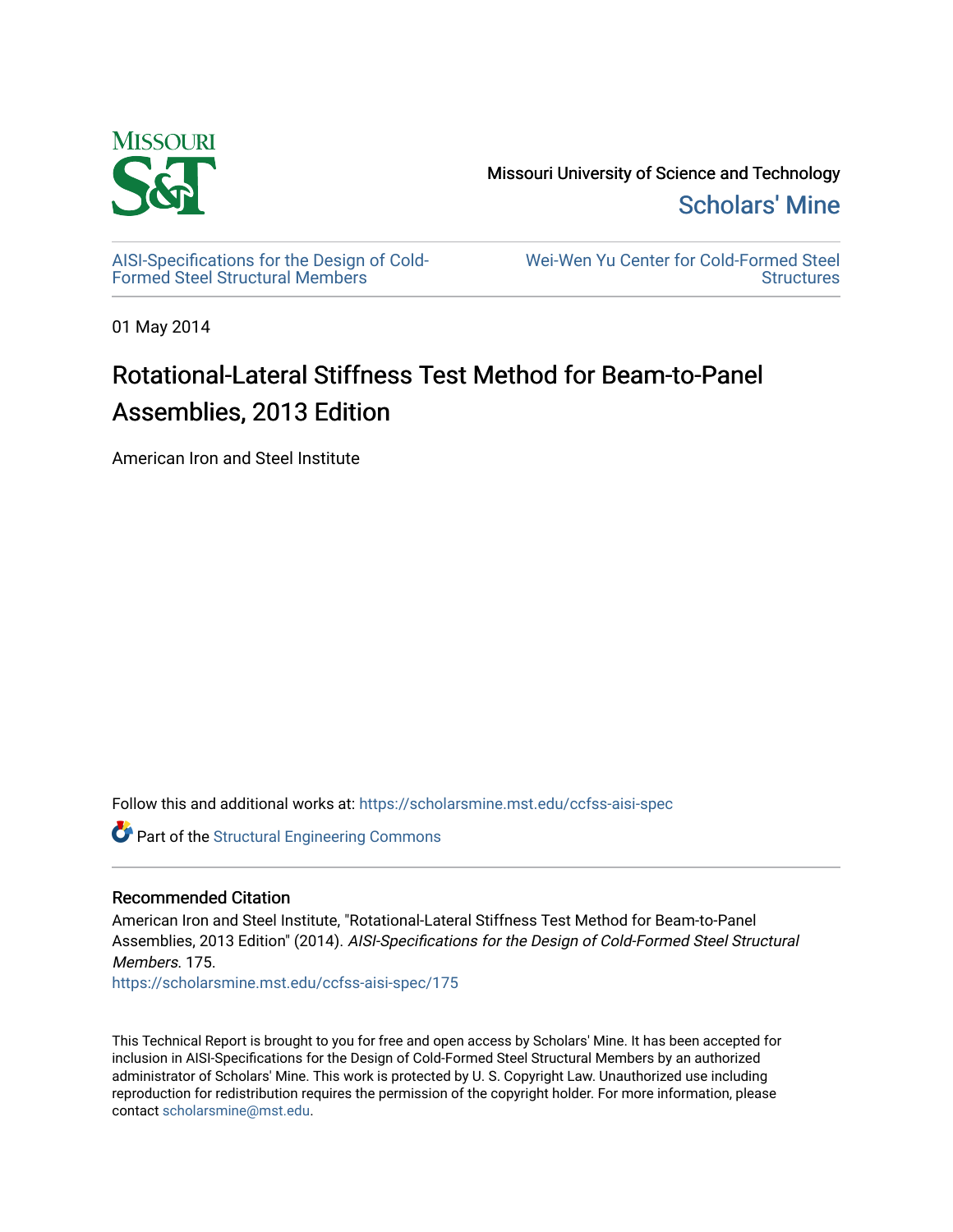

AISI S901-13



# AISI STANDARD

# Rotational-Lateral Stiffness Test Method for Beam-to-Panel Assemblies

2013Edition

Approved by the AISI Committee on Specifications for the Design of Cold-Formed Steel Structural Members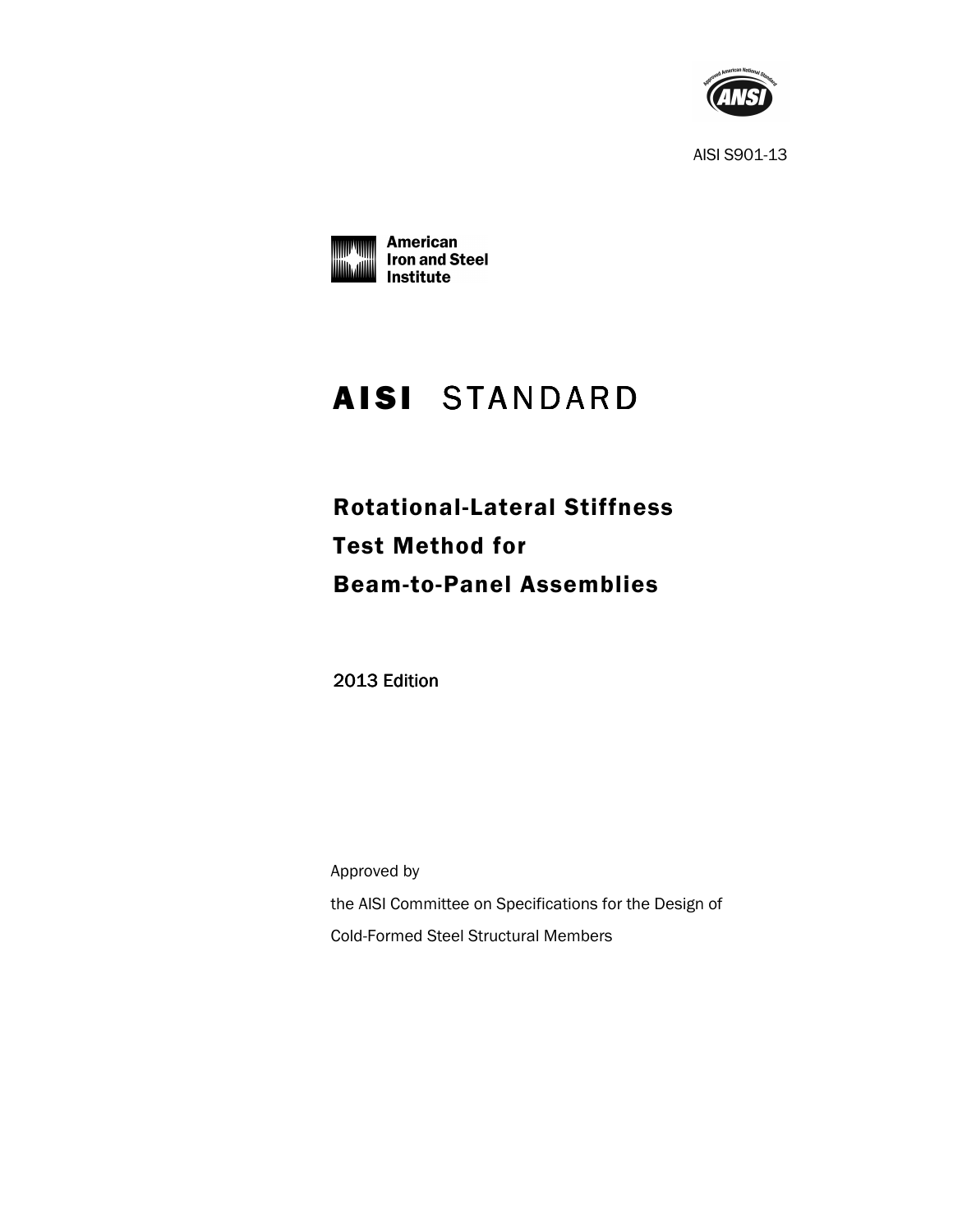The material contained herein has been developed by the American Iron and Steel Institute (AISI) Committee on Specifications for the Design of Cold-Formed Steel Structural Members. The organization and the Committee have made a diligent effort to present accurate, reliable, and useful information on testing of cold-formed steel members, components or structures. The Committee acknowledges and is grateful for the contributions of the numerous researchers, engineers, and others who have contributed to the body of knowledge on the subject. With anticipated improvements in understanding of the behavior of cold-formed steel and the continuing development of new technology, this material will become dated. It is anticipated that future editions of this test procedure will update this material as new information becomes available, but this cannot be guaranteed.

The materials set forth herein are for general information only. They are not a substitute for competent professional advice. Application of this information to a specific project should be reviewed by a registered professional engineer. Indeed, in most jurisdictions, such review is required by law. Anyone making use of the information set forth herein does so at their own risk and assumes any and all resulting liability arising therefrom.

1st Printing – May 2014

Produced by American Iron and Steel Institute

Copyright American Iron and Steel Institute 2014

This document is copyrighted by AISI. Any redistribution is prohibited.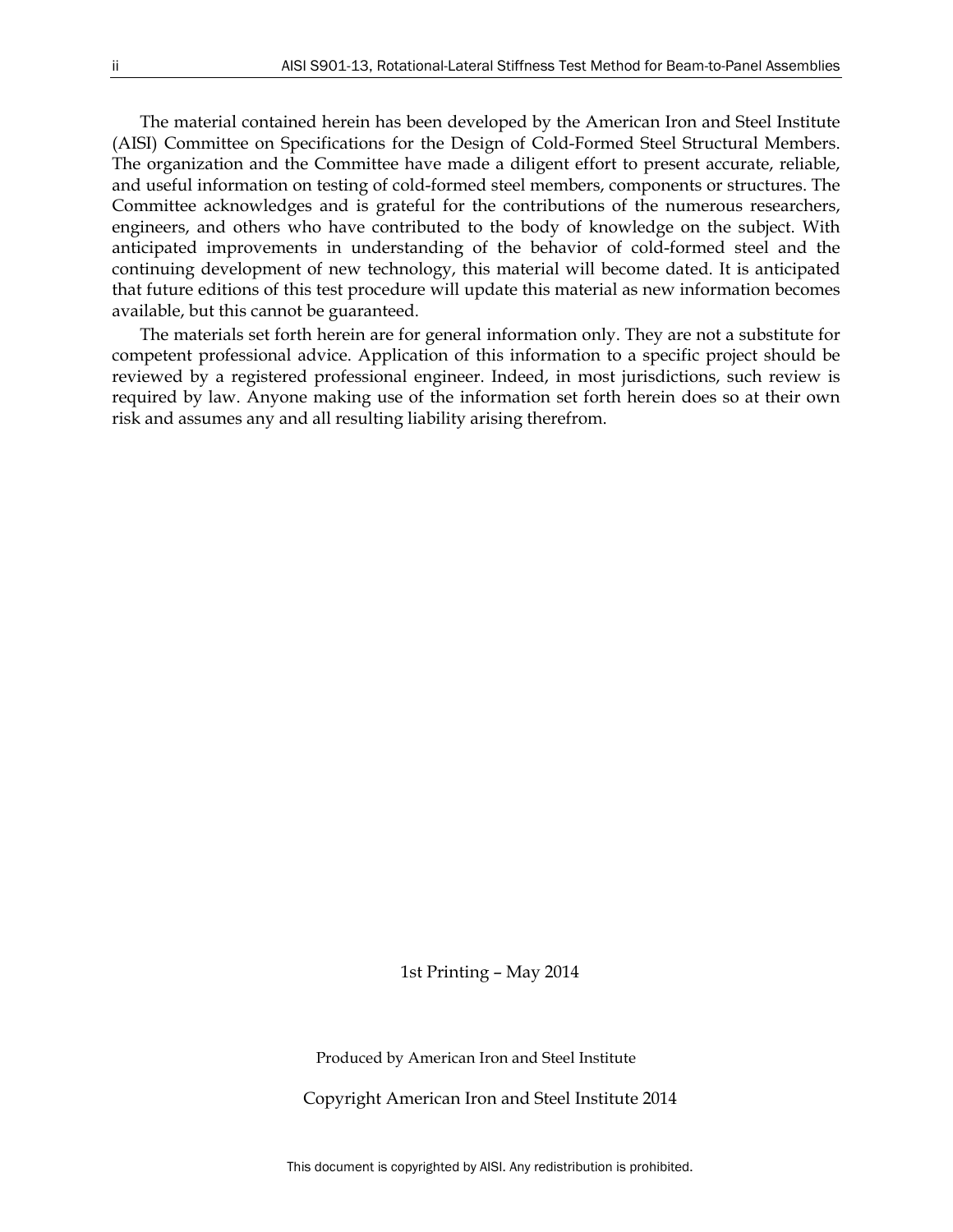# PREFACE

The American Iron and Steel Institute Committee on Specifications developed this standard to provide test methods for determining the rotational-lateral stiffness of beam-to-*panel* assemblies.

The Committee acknowledges and is grateful for the contribution of the numerous engineers, researchers, producers and others who have contributed to the body of knowledge on this subject.

User Notes are non-mandatory and copyrightable portions of this standard.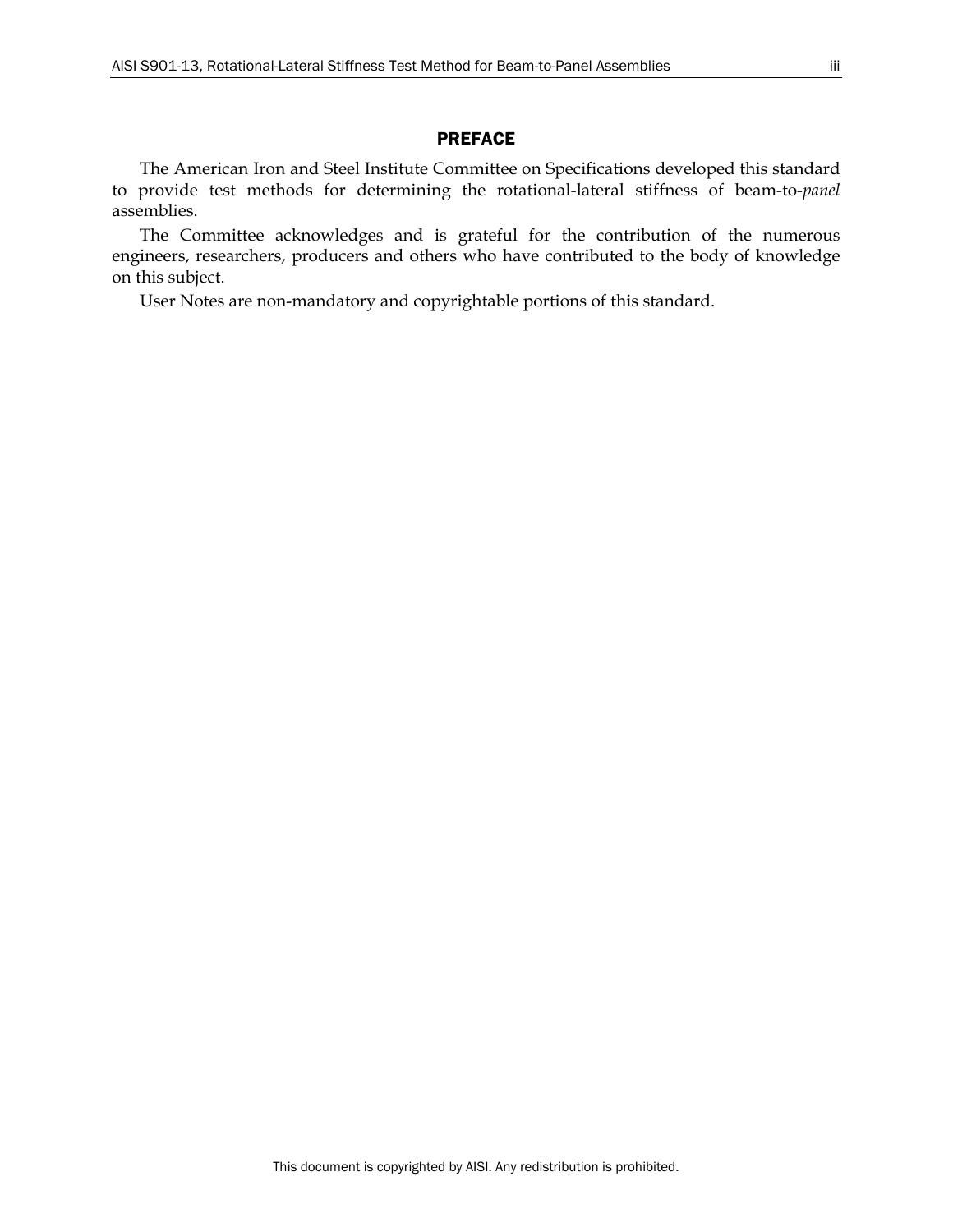# **This page is intentionally left blank.**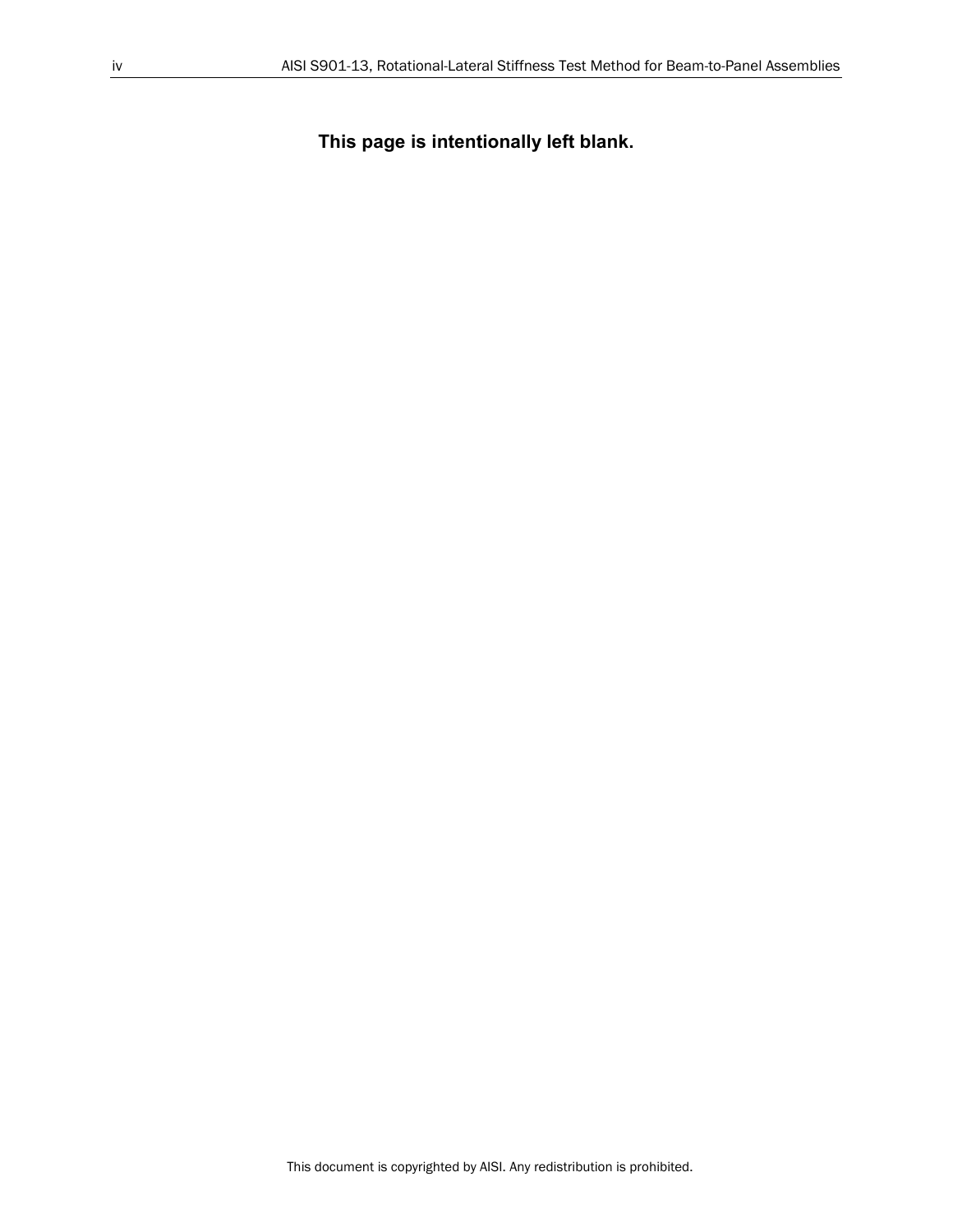# AISI S901-13

# Rotational-Lateral Stiffness Test Method for Beam-to-Panel Assemblies

# 1. Scope

1.1 The purpose of this test method is to determine the rotational-lateral stiffness of *beam*to-*panel* assemblies.

1.2 This test method applies to structural subassemblies consisting of *panel*, *beam*, and joint components, or of the joint between a wall, floor, ceiling, or roof *panel* and the supporting *beam* (purlin, girt, joist, stud, etc.).

**1.3** This test method is also used to establish a limit of the displacements for avoiding joint failure.

### Commentary:

This test method is used primarily in determining the strength of *beams* connected to *panels* as part of a structural assembly. The unattached "free" flange of the *beam* is restrained from lateral displacements and twisting by the bending stiffness of the *beam* elements, the *connection* between the "attached" flange of the *beam* and the *panel*, and the bending stiffness of the *panel*.

The combined stiffness, K, of the assembly determined by this test method consists of: (a) the lateral stiffness of the *beam*, Ka, which is a function of the geometry of the *beam* and geometric details of the *beam*-to-*panel connection*, (b) the local stiffness of the joint components in the immediate vicinity of the *connection*, K<sub>b</sub>, which is affected by the type of fasteners, the fastener spacing used, and the geometry of the elements connected, and (c) the bending stiffness of the *panel*, Kc , which is a function of the moment of inertia of the *panel*, the *beam* spacing, and the *beam* location (edge vs. interior). The latter stiffness should be taken into account by theoretical analysis or by using the alternative test procedure described in Standard Section 13.

For specific geometric conditions, the design engineer is permitted to require duplicate testing using a new specimen with the *beam* orientation, or the force direction, reversed.

# 2. Referenced Documents

The following documents or portions thereof are referenced within this Standard and shall be considered as part of the requirements of this document:

a. American Iron and Steel Institute (AISI), Washington, DC:

 S100-12, *North American Specification for the Design of Cold-Formed Steel Structural Members*

b. ASTM International (ASTM), West Conshohocken, PA:

 A370-12a, *Standard Test Methods and Definitions for Mechanical Testing of Steel Products* E6-09be1, *Standard Terminology Relating to Methods of Mechanical Testing* IEEE/ASTM-SI10-10, *American National Standard for Metric Practice*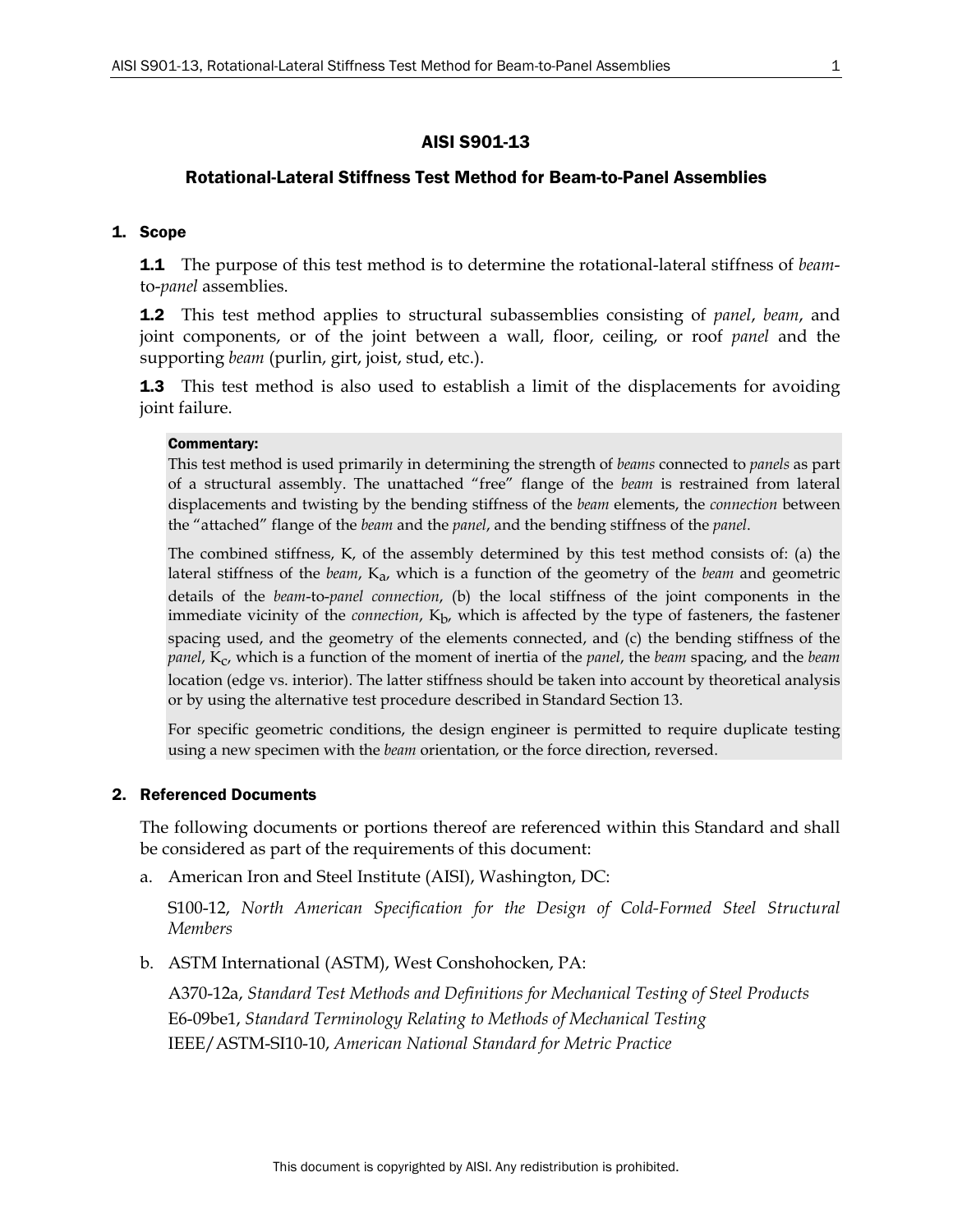# 3. Terminology

Where the following terms appear in this Standard, they shall have the meaning as defined herein. Terms not defined in Section 3 of this Standard, AISI S100 or ASTM E6 shall have the ordinary accepted meaning for the context for which they are intended.

- *Subassembly*. A representative portion of a larger structural assembly consisting of a wall, floor, ceiling, or roof *panel* with one beam connected to the *panel* either continuously or at regular intervals. See Figure 1.
- *Panel*. *Panel* used in the *subassembly*, which is made of any structural material (i.e., aluminum, reinforced concrete, fiberboard, gypsum board, plastic, plywood, steel, etc.). See Figure 1.
- *Beam*. A beam that has either an open or closed cross-section. One flange of the beam is connected to the *panel*, and is called the "attached" flange. The other is the "unattached" flange. See Figure 1.
- *Joint or Connection*. A local area around a mechanical fastener, weld, or adhesively bonded area that connects the beam with the *panel*. The local area also includes filler material such as insulation located between the *panel* and the beam flange.



Figure 1 - Wall, Floor, Ceiling or Roof Assembly

- *Lateral Load.* Total load, P, in kips (kN), applied to the unattached flange of the beam in a plane parallel to that of the original *panel* position. See Figure 2.
- *Lateral Deflection.* Lateral displacement, D, in inches (mm), of the unattached flange due to the lateral load, P. See Figure 2.
- *Rotational-Lateral Stiffness.* Total lateral load applied on the unattached flange of the test beam, divided by the length dimension of the beam,  $L_B$  (Figure 3b), and divided by the lateral deflection of the unattached flange of the beam at that load level.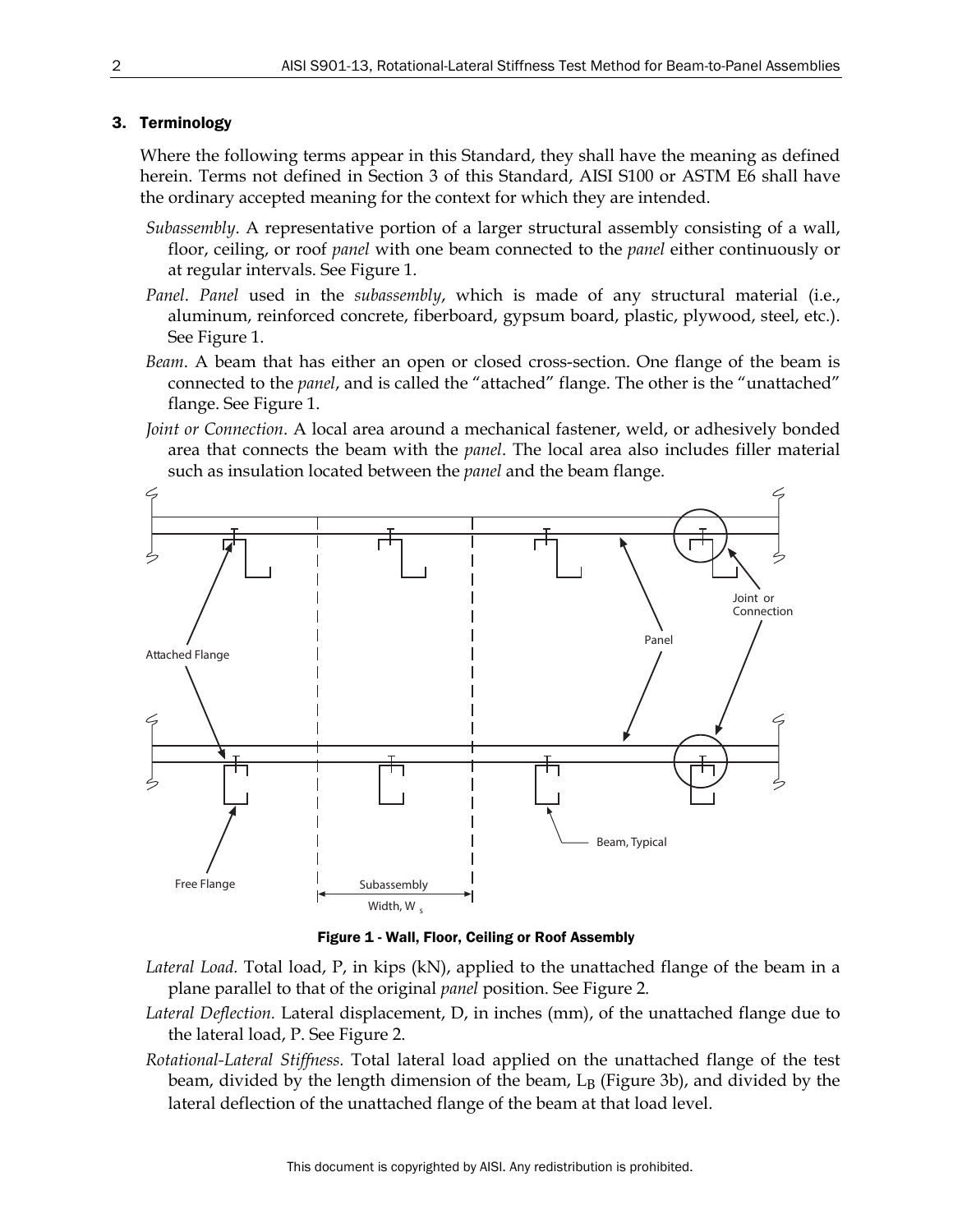

Figure 2 - Loaded and Deflected Subassembly

#### 4. Symbols

- $D =$  Lateral displacement
- $D_c$  = Lateral displacement of unattached flange of the beam
- $D_N$  = Displacement at point N on the load-displacement curve

 $D_{\text{NL}}$  = Desired maximum lateral displacement limit

- $D_u$  = Displacement corresponding to ultimate load,  $P_u$ , or ultimate displacement
- $E$  = Modulus of elasticity
- $F<sub>S</sub> =$  Connector spacing along flange of beam. See Figure 3b.
- H = Overall beam height. See Figure 3a.
- HD = Dial-gage height measured from the top of the test *panel*. See Figure 3a.
- $H<sub>L</sub>$  = Height where load is applied. See Figure 3a.
- I = Effective moment of inertia of *panel* cross-section
- K = Rotational-lateral stiffness
- $K_a$  = Beam stiffness
- Kb = Stiffness of beam-to-*panel connection*
- Kc = Bending stiffness of *panel*
- $K_N$  = Nominal test stiffness
- $K_t$  = Test stiffness
- $L_B$  = Length dimension of beam. See Figure 3b.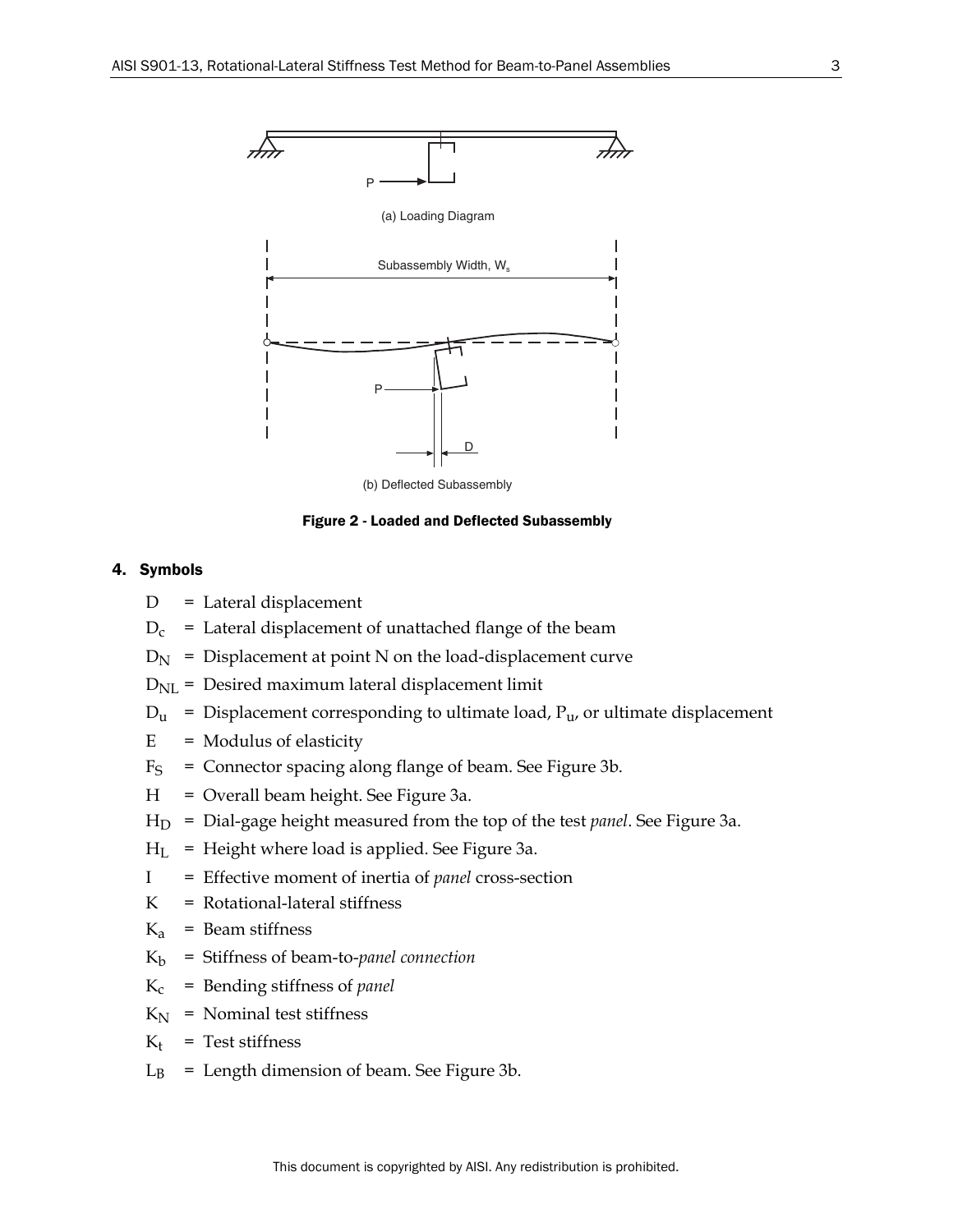- N = Designation of a special point on load-displacement curve which is used to determine the nominal test stiffness
- $P = Total lateral load applied to unattached flange$
- PD = Overall *panel* depth. See Figure 3a.
- $P_N$  = Load at point N on the load-displacement curve
- $P_{u}$  = Ultimate load
- W = Overall *panel* width. See Figure 3a.
- WC = *Panel* embedded distance in the support. See Figure 3a.
- WE = End dimension of test *panel*. See Figure 3a.
- $W_F$  = Overall width of attached beam. See Figure 3a.
- $W_I$  = Clear distance between dial-gage support and specimen support. See Figure 3a.
- Ws = Width of *subassembly*. See Figure 1.

# 5. Units of Symbols and Terms

Any compatible system of measurement units is permitted to be used in this Standard, except where explicitly stated otherwise. The unit systems considered in this Standard shall include U.S. customary units (force in kips and length in inches) and SI units (force in Newtons and length in millimeters) in accordance with IEEE/ASTM-SI10.

# 6. Materials

**6.1** Components of the test specimen(s) shall be measured for test analysis and records, and the component suppliers shall be identified.

6.2 Physical and material properties of the *panel* and beam shall be determined in accordance with AISI S100, ASTM A370, or other applicable standards.

# 7. Test Specimen

**7.1** The overall *panel* width, W (Figure 3), of the specimen shall be such that the dial-gage support and the specimen support are each separated from the beam by a distance,  $W<sub>L</sub>$  not less than the largest of the following distances: (a) 1.5 times the overall *panel* depth  $P_D$ , (b) the overall width of the attached beam flange,  $W_F$ , and (c) the connector spacing along the flange of the beam, F<sub>S</sub>. For ribbed *panels*, W<sub>I</sub> shall also exceed two times the width of the attached flat of the *panel*.

**7.2** The clamped width of the specimen, W<sub>C</sub>, shall be at least equal to two times the *panel* depth, but not less than 2 in. (50.8 mm).

**7.3** The end dimension,  $W_E$ , shall be long enough to attach a dial gage or an extensometer to the end of the *panel*.

7.4 The minimum overall *panel* width shall be equal to: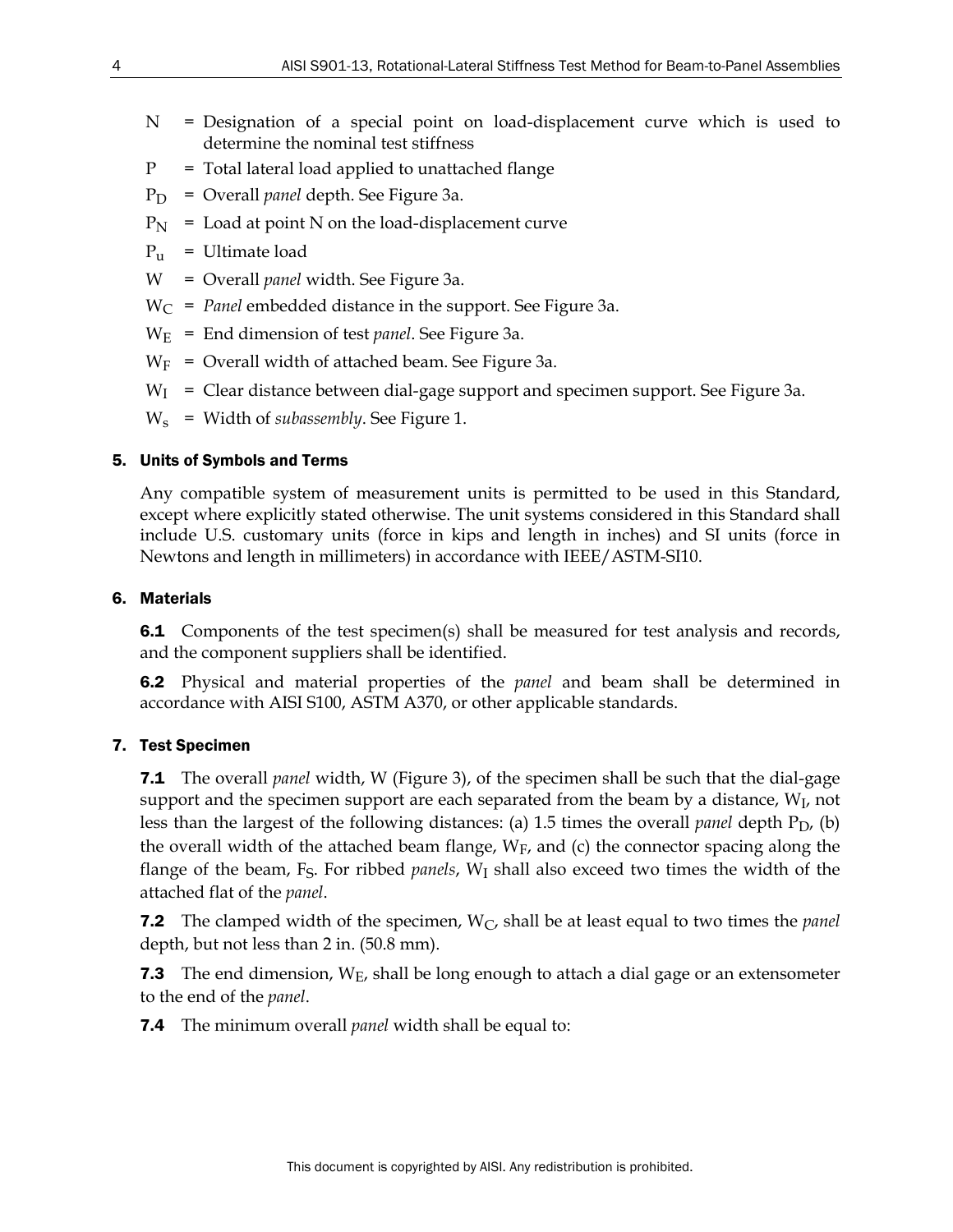$$
W = W_E + 2W_I + W_F + W_C \tag{1}
$$

**7.5** The minimum beam and *panel* length, L<sub>B</sub>, of the test specimen shall not be less than the larger of: (a) two times the maximum connector spacing,  $F<sub>S</sub>$ , used in field installations, or (b) the nominal coverage width of the *panel*. The specimen shall contain at least two fasteners in each line of *connections* along the beam.

**7.6** Each specimen shall be assembled under the supervision of a representative of the testing laboratory, either at the manufacturer's facilities or at the testing laboratory.

**7.7** Each specimen shall be assembled from new material (i.e., materials not used in previous test specimens) and in accordance with manufacturer's specifications.

**7.8** The fabrication and field installation procedures specified for the overall assembly, and the tools used, shall also be used in the specimen construction.

7.9 Drilled or punched pilot holes in the *panels* or beams shall be the same as those used in field installations.

# 8. Test Setup

**8.1** The test specimens are permitted to be tested in a horizontal or vertical position. See Figure 3 and Figure 4, respectively. The zero-load readings of the deflection-measuring device(s) shall be recorded.

8.2 The clamped end of the *panel* shall be the only support of the test specimen.

8.3 Where the test specimen includes a hollow-core, corrugated, or trapezoidal *panel*, voids of the clamped regions shall be filled with filler materials such as wood, gypsum, or similar filler materials to ensure that the clamped overall depth of the *panel* is maintained. For foam-filled sandwich *panels*, if necessary, the filler material over the distance, W<sub>C</sub>, is permitted to be replaced with wood, gypsum, or similar filler materials.

**8.4** Loads applied to the unattached flange shall be introduced at the extreme fiber of the beam, or at the intersection of the outer faces of the unattached flange and the web.

8.5 If the beam does not have a flat face perpendicular to the *panel* at the locations where the load is to be applied and the lateral displacement is to be measured, brackets shall be mechanically attached to the beam web to provide a flat surface. Figure 5 shows a typical application of a load bracket and/or dial gage bracket. The attachment of either bracket shall be accomplished such that the bracket does not stiffen the beam or reduce its distortion.

**8.6** The total lateral load applied, P, shall be distributed over several locations, if necessary, to reduce variations in the lateral deflection along the length of the unattached flange.

8.7 The load application shall be accomplished by chain or wire. The direction of the applied load shall remain parallel to the original plane of the *panel*. See Figure 5.

**8.8** One or more dial gages or displacement transducers shall be used to measure the lateral displacements during loading. The gages shall be arranged symmetrically about the mid-width point, and have graduations at not greater than 0.001 in. (0.0254 mm) intervals.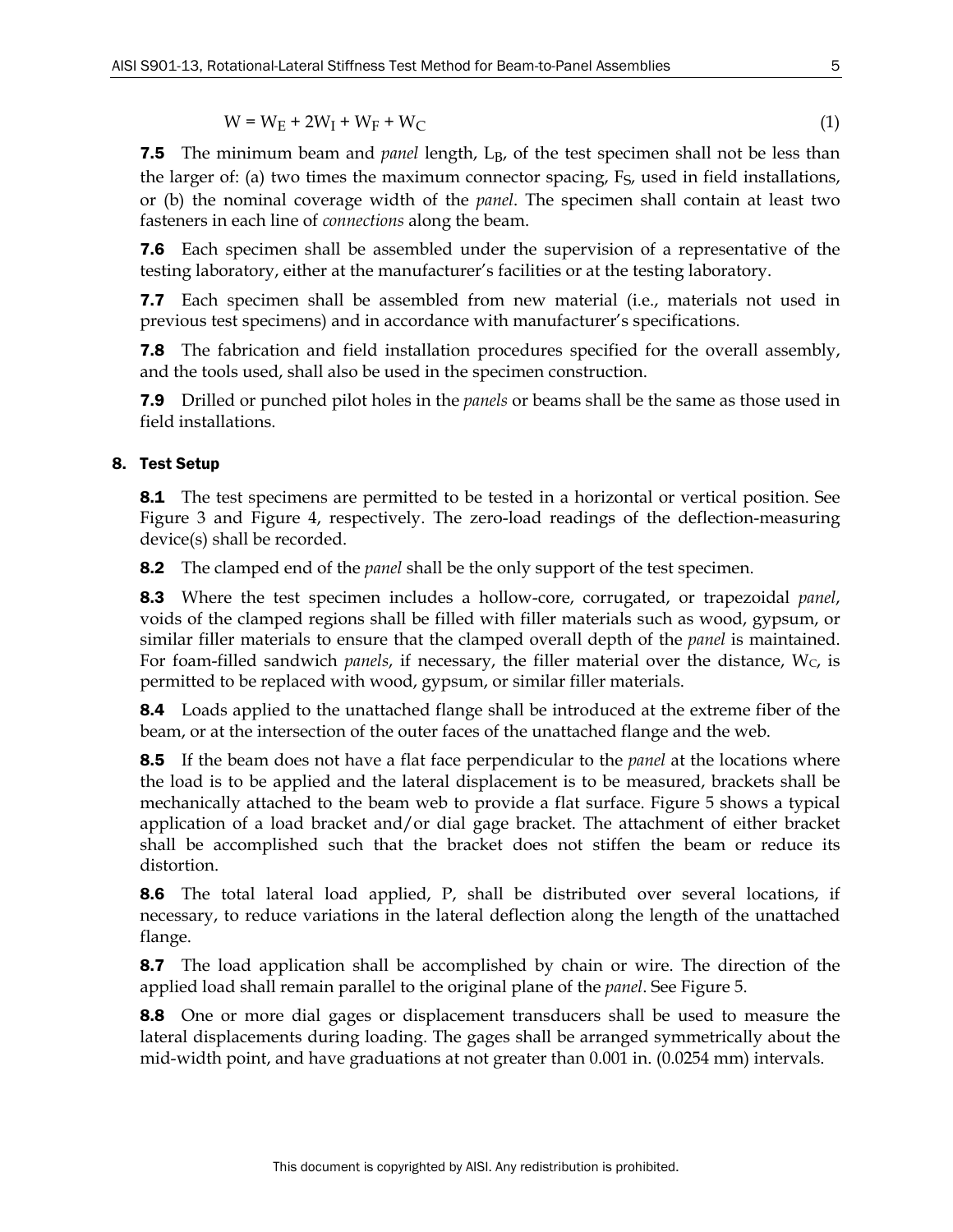

Figure 3 - Test Specimen and Horizontal Test Setup

# 9. Test Procedure

**9.1** The dial-gage height,  $H<sub>D</sub>$ , and load height,  $H<sub>L</sub>$ , as shown in Figure 3, shall be adjusted such that they are equal to or as close as possible to the overall beam depth, H. Prior to loading the test specimen, the dimensions,  $H_D$  and  $H_L$ , and the dial-gage readings shall be recorded.

**9.2** No preload shall be used. The load shall be applied in a direction that is for the intended use of the system.

**9.3** The applied load shall be increased in five or more equal increments to the maximum expected value, in order to produce deflection increments of not more than five (5) percent of the beam depth.

9.4 If the specimen includes fiberglass insulation or other non-metallic elements in the joint between *panel* and beam, the load shall be held at each increment for five (5) minutes before reading the lateral movement.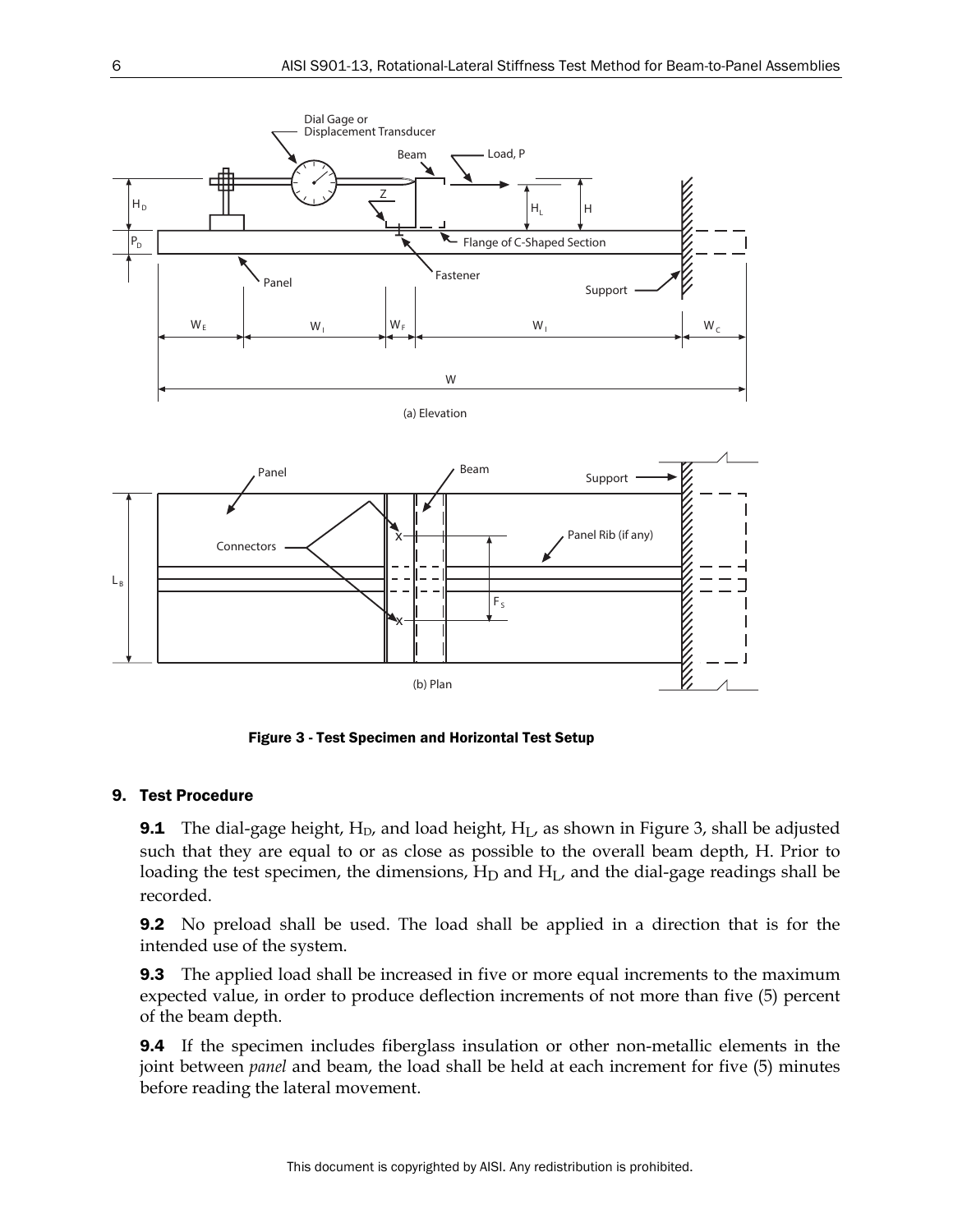**9.5** After each load increment is added, and the deflection has stabilized, the load and lateral movement of the unattached flange shall be measured and recorded.

9.6 A test shall be terminated at failure (fastener pullout, fastener failure, *panel* buckling, *panel* failure, beam failure, etc.) and the mode of failure recorded, unless the design engineer has determined that the application of the rotational-lateral stiffness, K, occurs at lower load or displacement levels and that the test is permitted to be terminated earlier.

### 10. Number of Tests

**10.1** The minimum number of tests for one set of parameters shall be three. For parametric studies using multiple values of one or more parameters, a smaller number of tests is permitted to be used.

**10.2** If used as part of a series of at least three tests, one test is permitted to be sufficient for a specific condition of an all-metallic mechanically fastened specimen using the same basic components, but using unique geometrical or physical-property differences such as fastener spacings, different beam or *panel* yield stresses, etc.

**10.3** Three tests shall be required for any specific condition of welded or adhesively bonded specimens, or for specimens using non-metallic materials.

10.4 When the rotational-lateral stiffness for three or more *panel* or beam thicknesses with otherwise identical parameters is to be determined, at least two specimens each with the minimum and the maximum thickness shall be tested. For a ratio of maximum-to-minimum thicknesses greater than 2.5, additional specimens with intermediate thicknesses shall be tested. One test of every thickness is permitted to be used in accordance with Section 10.2.

**10.5** When the rotational-lateral stiffness for a range of screw spacings is to be determined, the minimum number of specimens shall be in accordance with this section. One test of every screw spacing is permitted to be used in accordance with Section 10.2.

**10.5.1** For a ratio of maximum-to-minimum screw spacings equal to or less than 2, at least two specimens each with the minimum and the maximum screw spacing shall be tested.

**10.5.2** For a range of five or more different screw spacings, or for a ratio of maximumto-minimum screw spacings greater than 2, additional specimens with intermediate spacings must be tested.

10.6 Where the rotational-lateral stiffness for a range of other *panel* parameters (i.e., yield stress or ultimate strength, changes in geometry, etc.) are to be determined, a number of tests similar to the requirements under Sections 10.2 through 10.5 shall be performed.

**10.7** For unsymmetric or staggered fastener arrays and/or beams unsymmetric about a plane parallel to the web, duplicate tests are permitted to be required by the design engineer using new specimens with the beam orientation, or the force direction, reversed.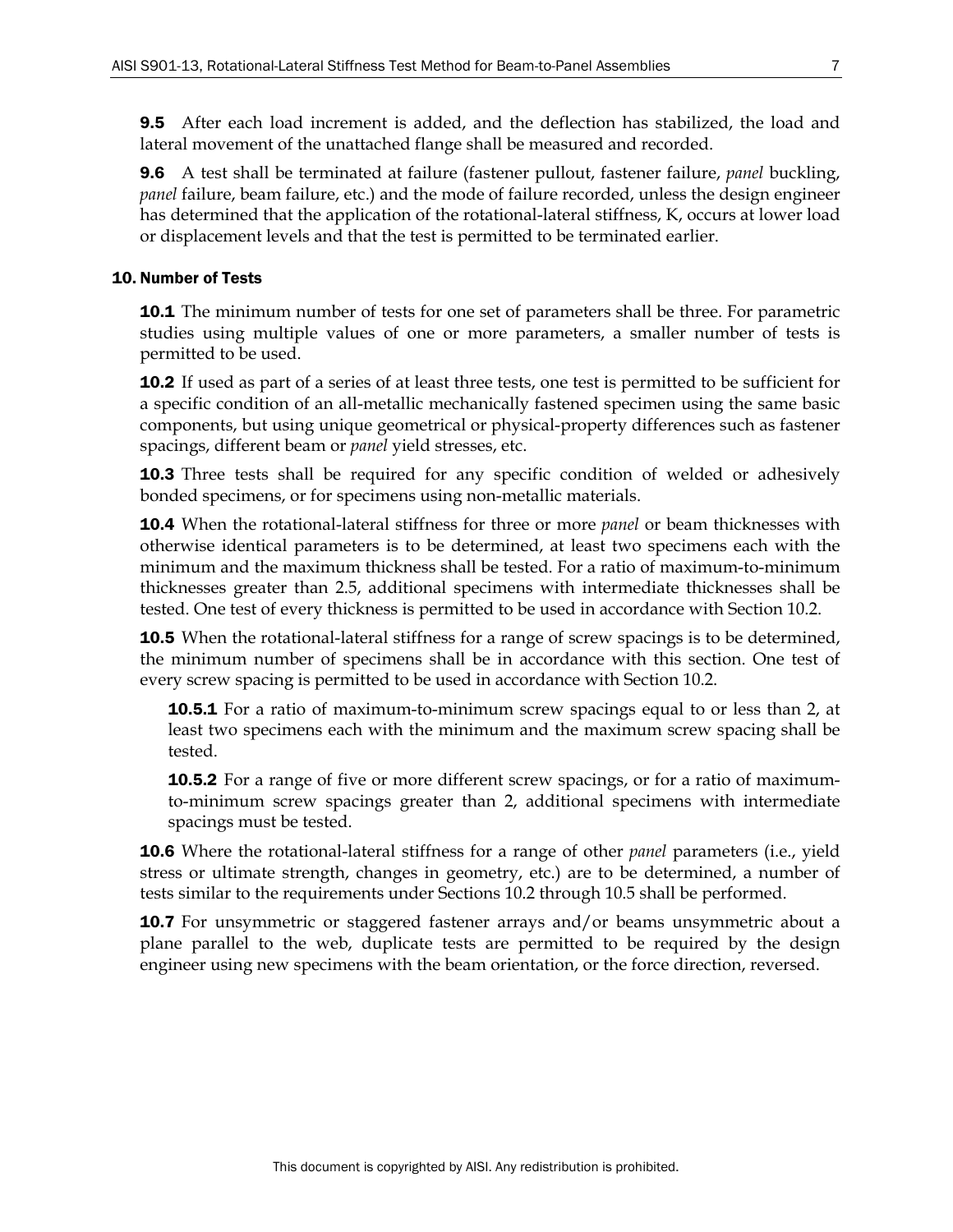

Figure 4 - Vertical Test Setup



Figure 5 - Dial Gage and Load Bracket

This document is copyrighted by AISI. Any redistribution is prohibited.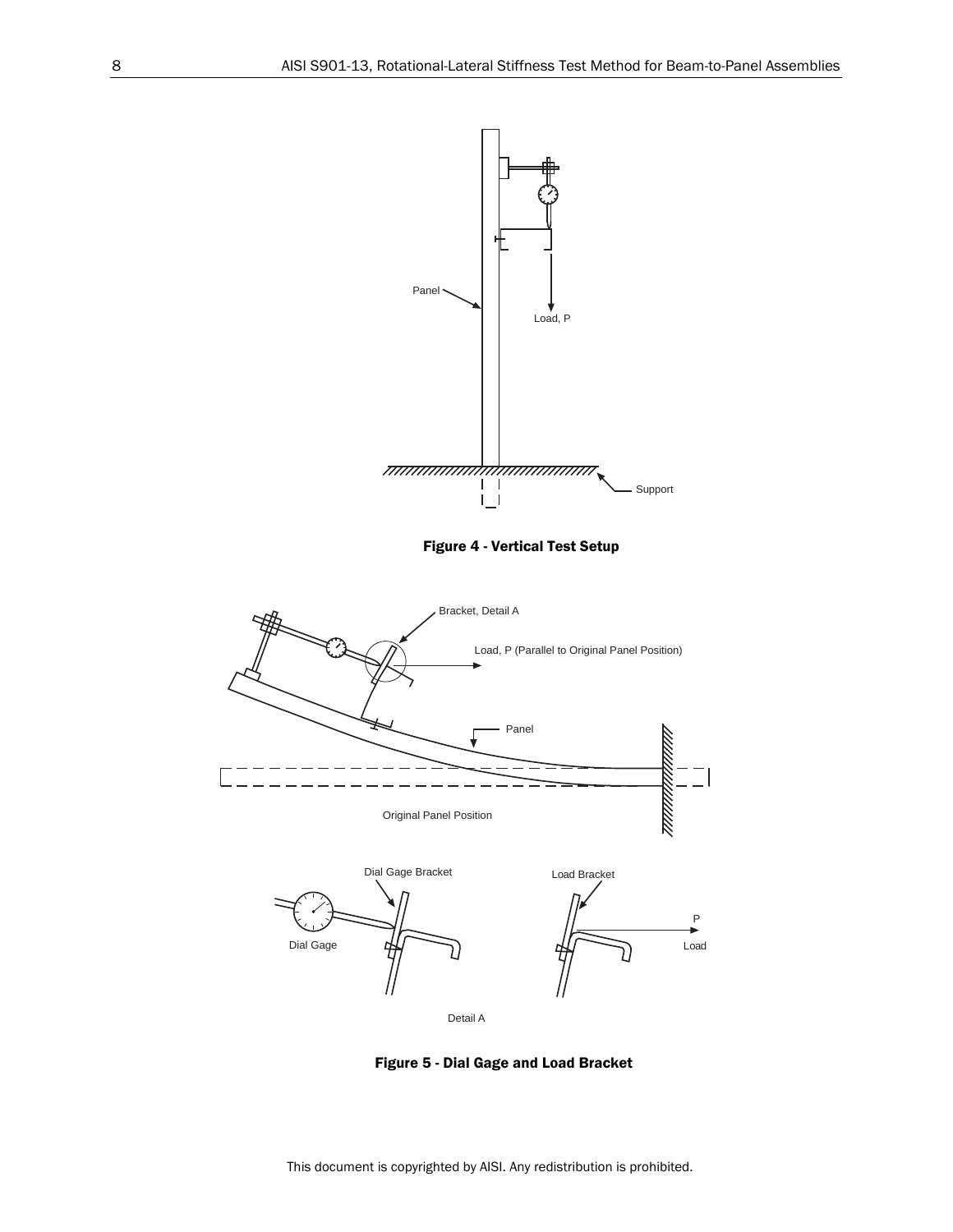#### 11. Test Evaluation

**11.1** Typical load-displacement curves (P vs. D) obtained from the tests shall be graphed such as shown in Figure 6. For multiple tests of one set of test parameters, the curve resulting in the lowest value of  $K_t$ , as defined in Section 11.2, shall be used for the test evaluation procedure.

#### Commentary:

The test stiffness,  $K_t$ , includes the stiffness effects of the beam,  $K_a$ , and the beam-to-*panel connection*, Kb, but excludes the bending stiffness of the *panel*, Kc , and follows the relationship as follows:

 $K_t = (1/K_a+1/K_b)^{-1}$ 

**11.2** The test stiffness,  $K_t$ , at any load level shall be determined as follows:

$$
K_t = (P/D)/L_B
$$
 (2)

**11.3** The nominal test stiffness,  $K_N$ , shall be determined as follows:

$$
K_N = (P_N/D_N)/L_B
$$
\n(3)

where  $P_N$  and  $D_N$  are defined by (a) through (c) based on the shape of the loaddisplacement (P-D) curve:

(a) When the load reaches the ultimate load,  $P_{u}$ , prior to displacement reaching its ultimate,  $D_{\mathbf{u}}$ , as shown in Figure 6(a):

$$
P_N = 0.8P_u \tag{4}
$$

 $D_N$  = Displacement at  $P_N$ 

(b) When displacement reaches the ultimate displacement,  $D_{\mu}$ , prior to the load reaching its ultimate load,  $P_u$ , as shown in Figure 6(b):

$$
D_N = 0.8D_u
$$
  
\n
$$
P_N = \text{Load at } D_N
$$
\n(5)

(c) When a P-D curve changes from bending upward to bending downward, as shown in Figure  $6(c)$ , a tangent is drawn from the origin to the P-D curve at point N, such that

$$
D_N \leq 0.8 D_u \tag{6}
$$

$$
P_N \leq 0.8 P_u \tag{7}
$$

**11.4** When the design engineer specifies in advance a desired maximum lateral displacement limit of  $D_{NL}$ , the test is permitted to be discontinued when  $D_{NL}$  is reached, and  $K_N$  is permitted to be determined from  $P_N$  at  $D_{NL}$ , as long as the limits under Section 11.3 are observed and  $D_{NL}$  is not exceeded in design applications.

**11.5** Where either  $H_D$  or  $H_L$  is not equal to the overall beam height, H, K<sub>t</sub> and K<sub>N</sub> shall be corrected by the factor  $H<sub>D</sub>H<sub>L</sub>/H<sup>2</sup>$ .

**11.6** In addition,  $K_t$  and  $K_N$  shall be adjusted by the stiffness contributions of the *panel*,  $K_c$ , derived from the linear-elastic displacement analysis representing the design applications,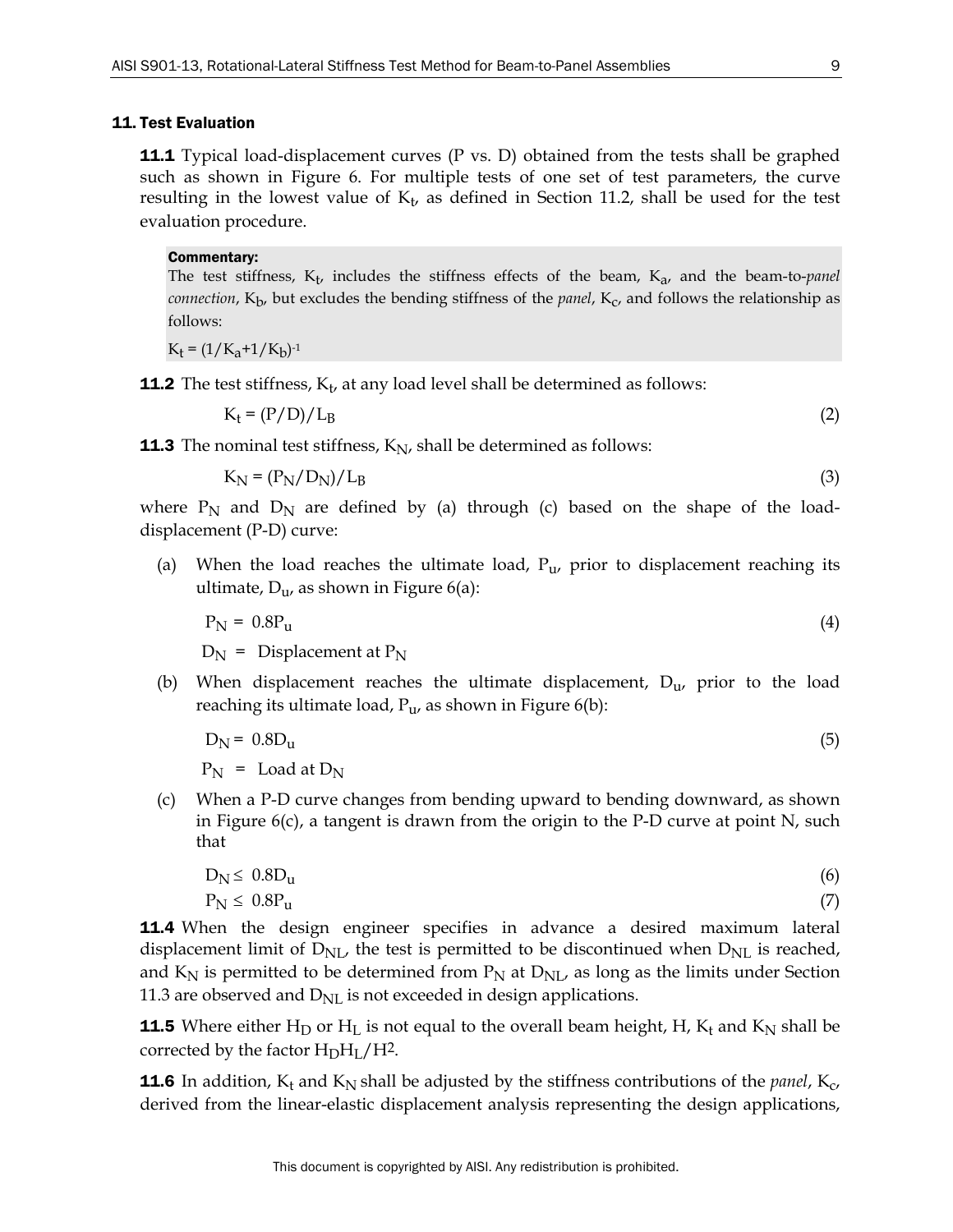unless such an analysis shows that these contributions are insignificant. Alternately, the *panel* stiffness shall be included by using the alternative test method under Section 13.

**11.7** For subassemblies such as shown in Figure 2, where the applied lateral test loads cause a bending moment distribution in the *panel* similar to that shown in Figure 7, a lateral displacement,  $D_c$ , of the unattached flange of the beam shall be determined as follows:

$$
D_c = \frac{PH_L^2 W_s}{12EI} \tag{8}
$$

where Ws is the width of the *subassembly* as shown in Figure 2 and Figure 7, E is the modulus of elasticity of the *panel* material, and I is the effective moment of inertia of the *panel* cross-section (obtained from deflection determination calculations for cold-formed metal deck *panels*).



Figure 6 - Typical Load Displacement Curves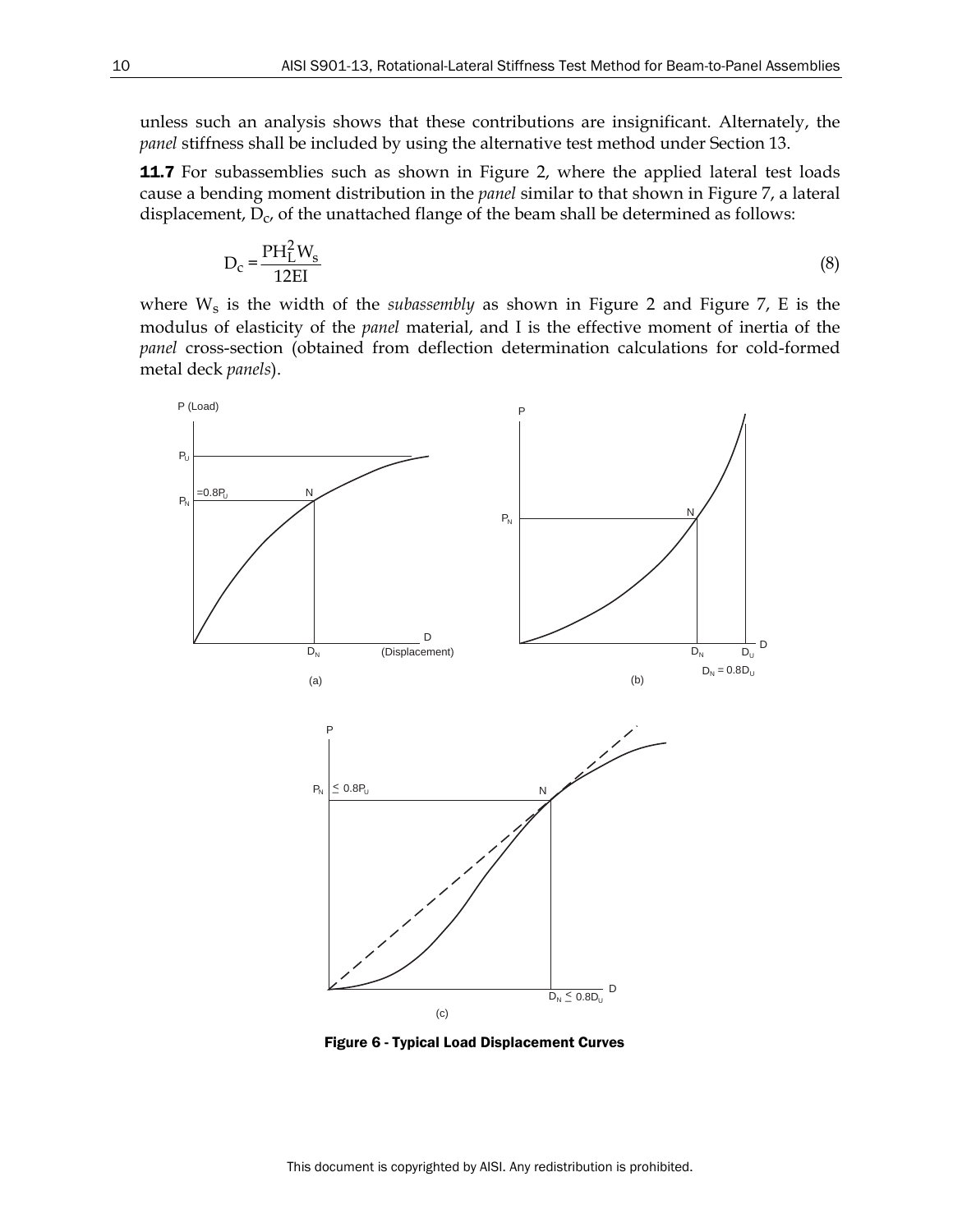The *panel* stiffness shall be determined as follows:

$$
K_c = 1/D_c \tag{9}
$$

**11.8** The overall rotational-lateral stiffness of the assembly shall be determined as follows:

$$
K = \left(\frac{1}{K_t} + \frac{1}{K_c}\right)^{-1}
$$
\n(10)

**11.9** When tests covering ranges of parameters (thickness, yield stresses, screw spacings, etc.) are conducted according to Section 10, a linear interpolation is permitted to be used to determine intermediate K values.



Figure 7 – Bending Moment Diagram With an Interior Beam

### 12. Test Report

**12.1** The test report shall consist of a description of all specimen components, including drawings defining the actual and nominal geometry, material specifications, material properties, test results describing the physical properties of each component, and the supply sources. Differences between the actual and the nominal dimensions and material properties shall be noted in the report.

**12.2** The test report shall contain a sketch or photograph of the test setup, the latest calibration date and accuracy of the equipment used, the signature of the person responsible for the tests, and a tabulation of all raw and evaluated test data.

**12.3** All graphs resulting from the test evaluation procedure shall be included in the test report.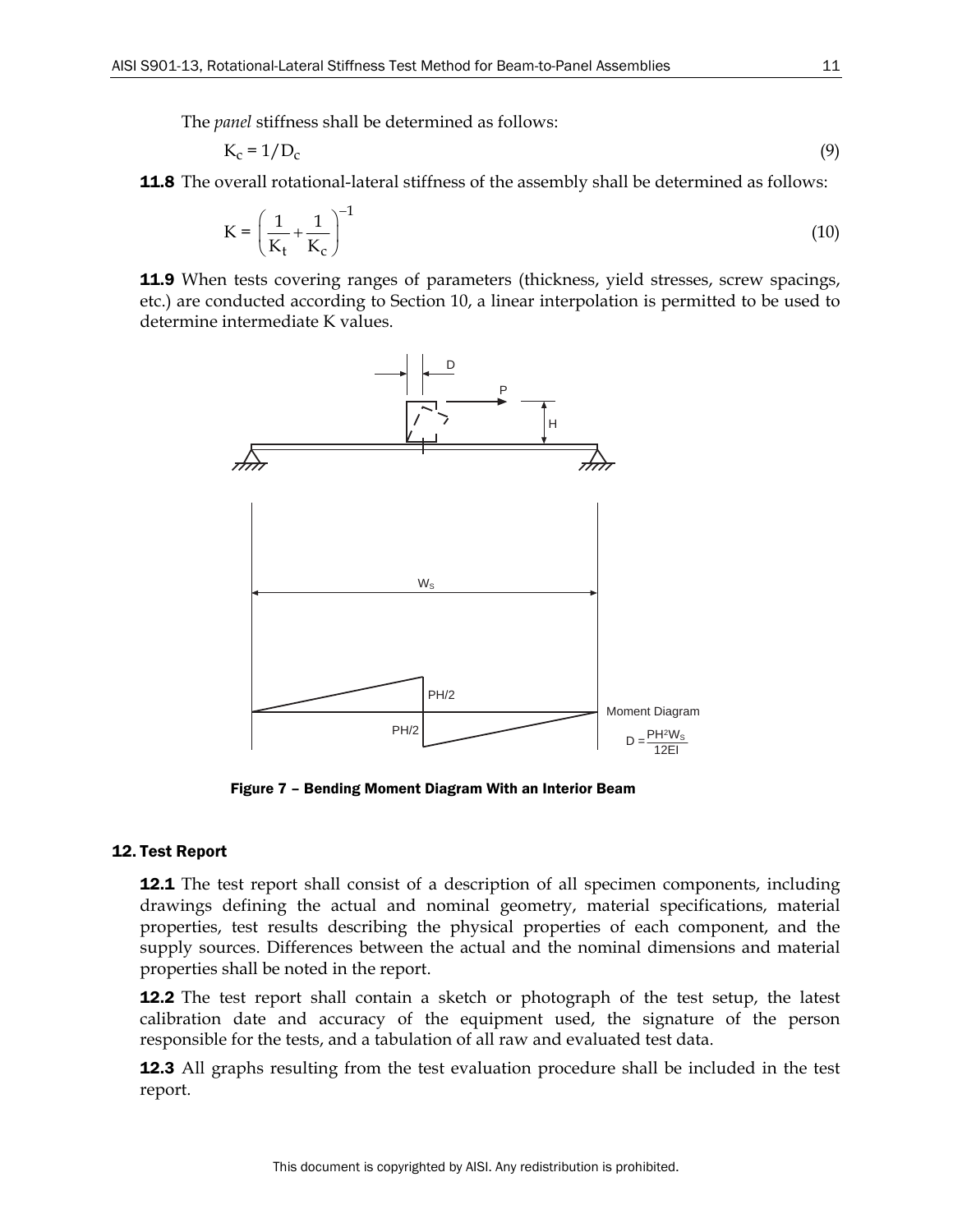**12.4** A summary statement, or tabulation, shall be included in the summary of the report to define the actual and nominal rotational-lateral stiffness derived from the tests conducted, including all limitations.

#### 13. Alternative Rotational-Lateral Stiffness Test\*

This alternative rotational-lateral stiffness test method provided in Section 13 is permitted to be used in place of the basic test methods, as provided in Sections 7 through 11.

13.1 To include the *panel*-stiffness contribution in the test, rather than by linear-elastic analysis, the design engineer is permitted to request a test specimen and setup as shown in Figure 8 and Figure 9, respectively.

**13.2** The test specimens shall be as described under Section 7 except as permitted in Section 13.2.1 through Section 13.2.4.

13.2.1 The minimum overall *panel* width of the specimen, W (Figure 8), shall be equal to



<sup>\*</sup> This method is conservative as compared to the basic methods which analytically account for the stiffness of the *panel*.

-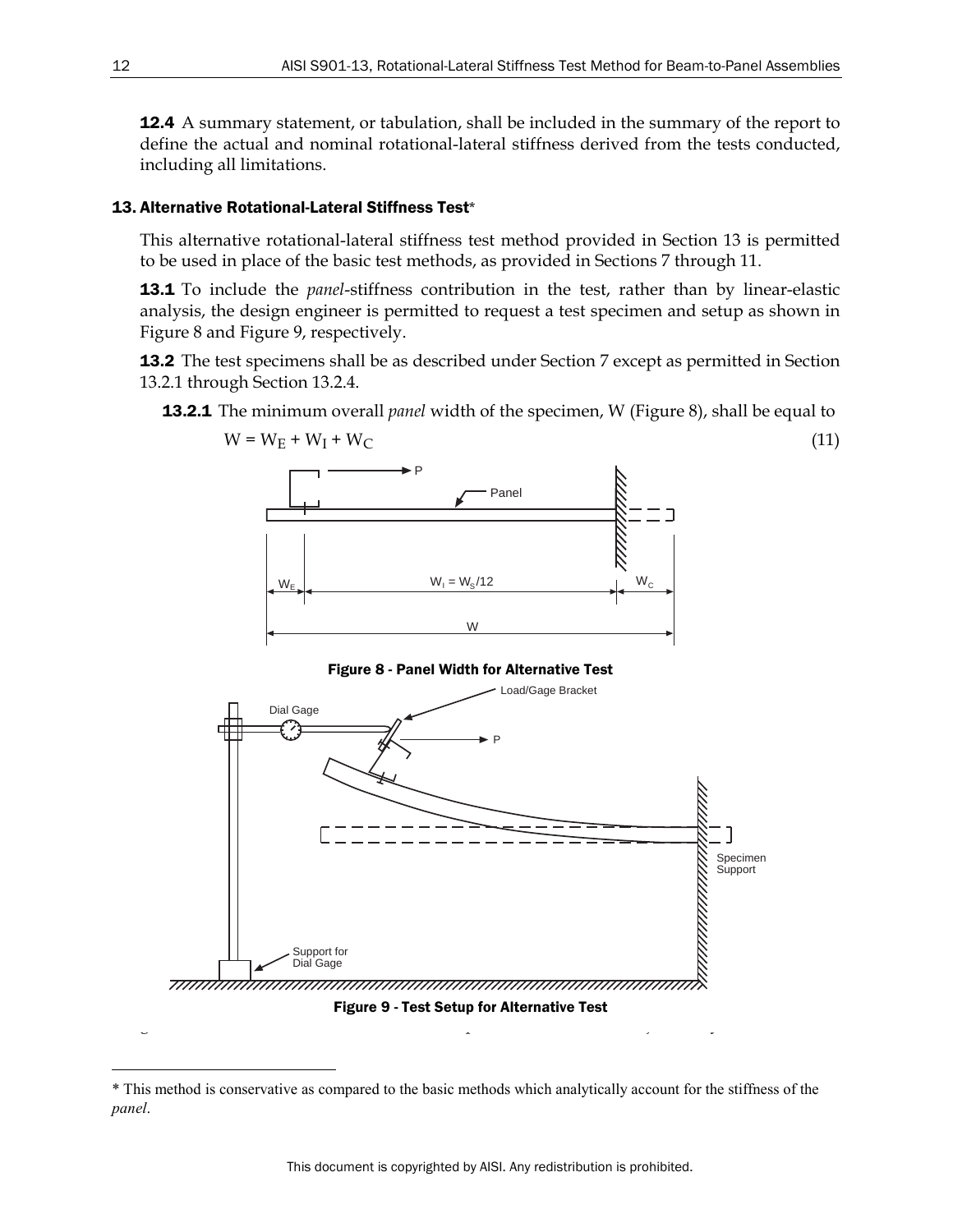analysis to represent the field conditions, unless such an analysis shows that these displacements and their effect on K are insignificant.